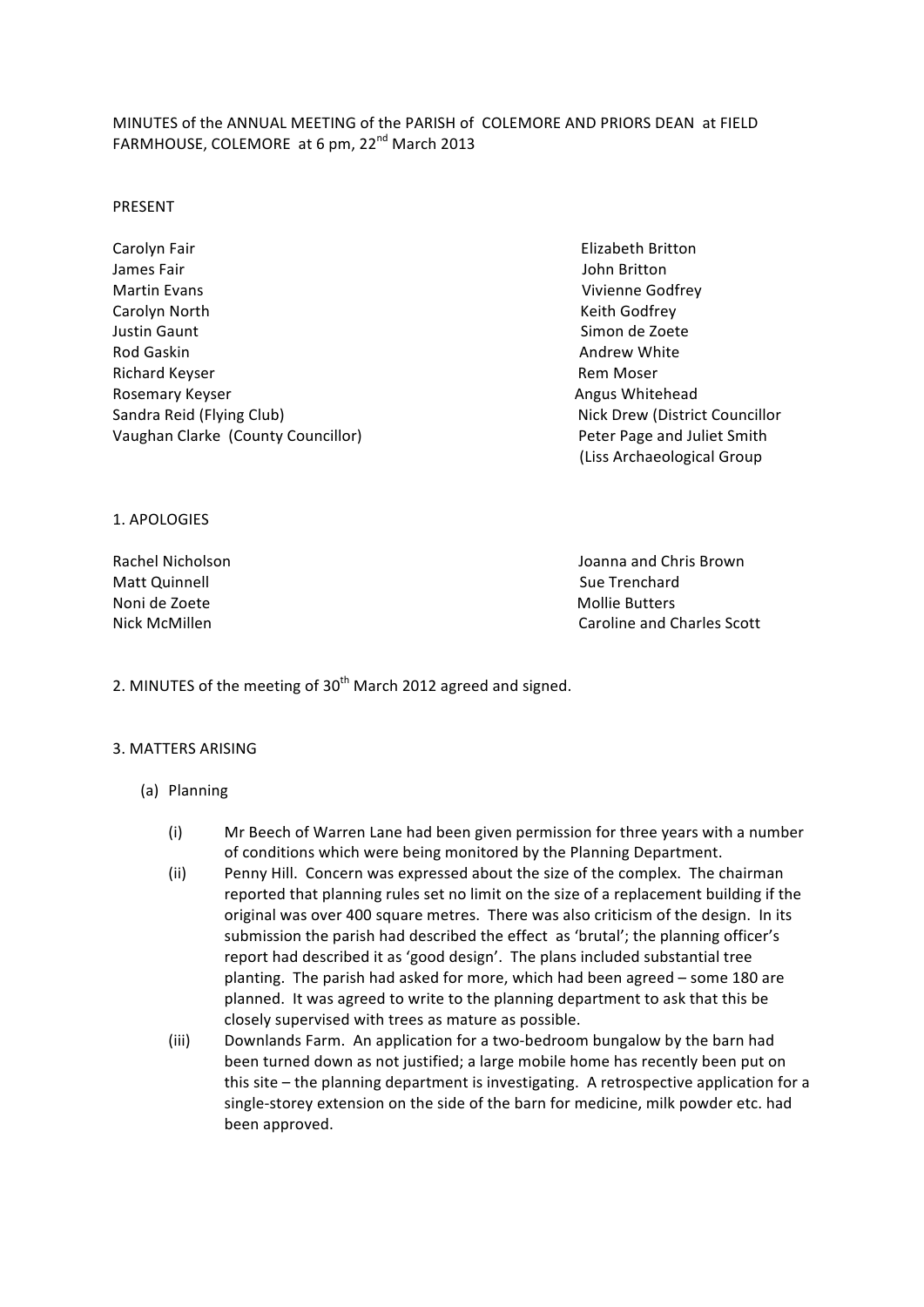- (b) Roads
	- (i) Resurfacing of the road down into Priors Dean from Colemore had been postponed until this year. In view of the appalling condition the chairman had asked that it be given priority. He had done the same for potholes in the parish, which had become particularly bad. They can also be reported on the website: road@hants.gov.uk
	- (ii) Huge lorries with satnavs presented an increasing problem, coming down unsuitable narrow lanes. A new sign re-directing traffic for Hermitage Farm from Field Farm Lane had been agreed by the Highways Department, but was delayed because the first attempt was incorrect and is being re-made. It was felt by the meeting that this was insufficient and a 'No through road' sign should be requested – if necessary through a site meeting with the highways officer.
- (c) Broadband

A 'provider' (BT) had finally been appointed to improve broadband connections and speeds in Hampshire over the next two years. The Not Spot in the parish had been registered.

(d) £500 grant from the County Council for 2011/12.

The bench was now in position in Priors Dean churchyard. The plastering in St. Peter's Church, Colemore, had been done but was not yet limewashed.

(e) Grit bin

As requested a grit bin had been provided in Slade Farm Lane.

(f) Date of meeting.

The date of the parish meeting had been moved back a week because it had inadvertently been agreed for Good Friday.

## 4. COUNTY COUNCILLOR'S REPORT

Mr. Clarke said there will be no increase in the County Council's share of the council tax this year. The government cuts of some 34% is a heavy blow but the Council decided to deal with the cuts over 2 years instead of 4, allowing for a more strategic approach leading to improved ways of working. There has been a reduction of 1800 staff over the last 2 years but from now on there should be no change; in fact there will be an increase in Highways, Childrens and Adult Services next year. The roads are always a concern, especially in rural areas, where their low usage tends to push them down the list for repair and renewal. This winter has not been helped by high groundwater followed by frosts, neither by heavy vehicles breaking down the edges of the highway. Extra money has been set aside for more highway teams to work on potholes this spring so the situation should improve. Priors Dean Road and Manor Farm Lane are to be totally resurfaced this year. Hampshire remains a good place to live with a life expectancy of 80.1 years for males and 82.9 for females. According to the census results for 2011, when compared with 2001 there are now 21%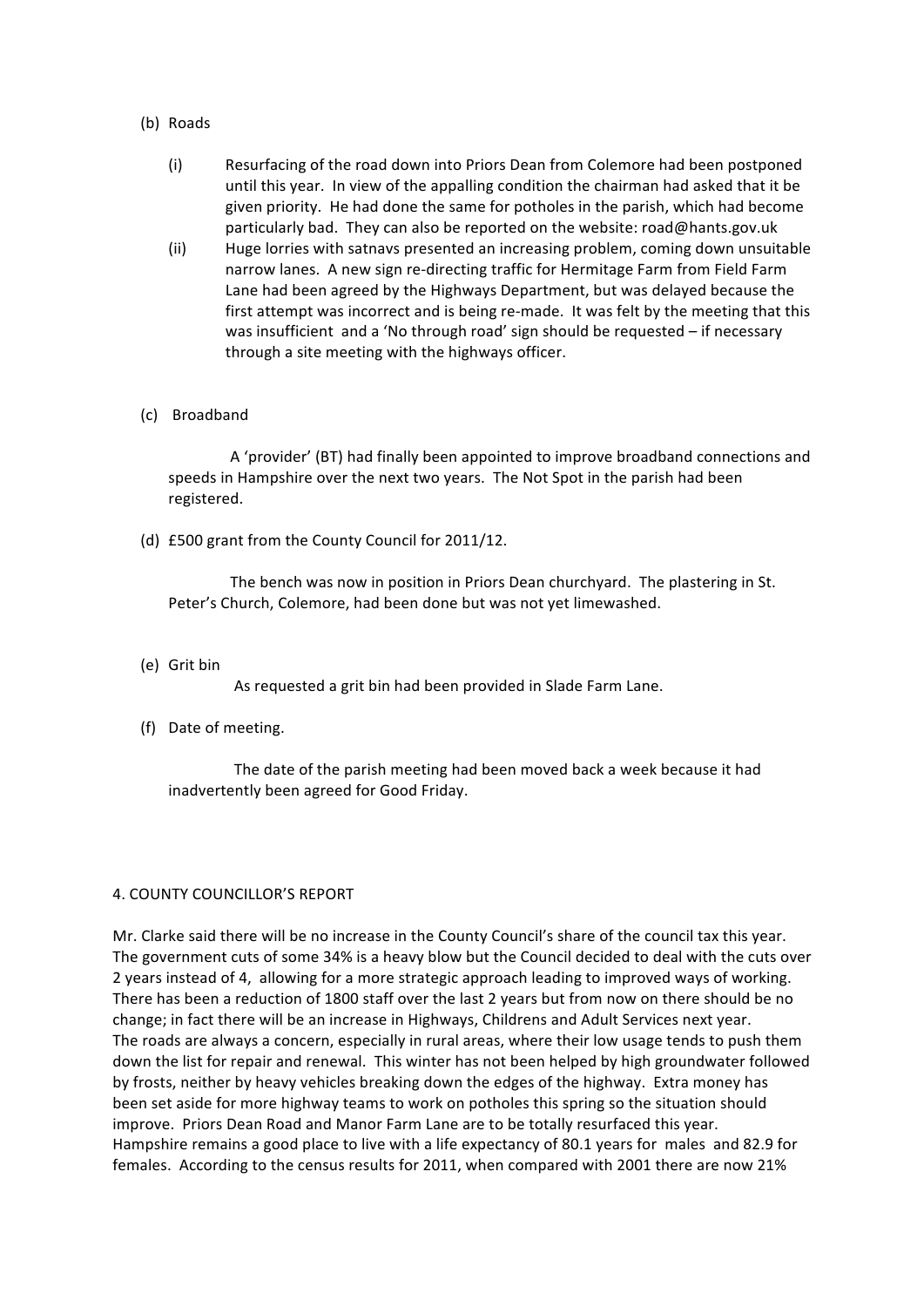more Hampshire residents over 65, and this age group now stands at 18% of the population. More than 34,000 of Hampshire's residents are now over 85, a 35% increase since 2001. Unemployment is low, with this Division of the County Council recording a figure of between 0.5% and 2.5%, very much below the average for the U.K.

The County Council has now signed a contract with BT to roll out Broadband over 90% of the county.

## 5. LISS ARCHAEOLOGICAL GROUP

Peter Page and Juliet Smith gave a very interesting talk on the work of their 200 strong group, focussing on the Colemore dig, in a field off Field Farm Lane.

Mrs. Moser had discovered Roman remains in her field in the 90's, and in 2007/8 the Liss group did a geophysical survey and then embarked on digging over a period of three years, concentrating mainly on a ditch 2 metres deep and 3 metres across. There seems to have been a settlement, an enclosure. Some 6000 pieces of Roman pottery have been found. Also some evidence of Iron Age artefacts.

The group will be back again in four weeks time, extending the area of investigation. They want to find out more about the building. They will be there from Sat.  $27<sup>th</sup>$  April onwards and are open every day to the public. People who are interested can become temporary members to find out what the digging entails. All members are volunteers.

Mrs. Moser will be bringing parties of schoolchildren round.

## 6. CHAIRMAN'S REPORT

The chairman reported on a number of meetings he had attended recently on behalf of the parish, in particular one on 27 November organised by South Downs National Park about the Colemore airstrip with representatives of the flying club and the four parishes (Colemore and Priors Dean, Froxfield, East and West Tisted) together with one of the authors of the Froxfield Landscape Character Assessment. The idea was to explore the tension between the desire for tranquillity and for recreation - a general problem within the park. Each of the participating bodies was invited to state their position, followed by more general discussion. The Chairman, Andrew Lee, then suggested, on behalf of the SDNP – and it was agreed – that a further meeting, perhaps in Spring 2013, should be held to focus on practicalities e.g. flightpaths, 'no fly zones', training and open days, use by other aircraft, the possibility of an annual meeting between the flying club and the parishes etc. So far SDNP had not followed this up.

In discussion Sandra Reid reiterated that the club had no expansion plans, but when challenged was unwilling to specify criteria such as number of flights or flying days.

The chairman also reported that, following a telephone vote of those at last year's parish meeting, the £400 grant from the County Council (via Vaughan Clarke) had been given to the local charity Home Start Butser for their work with families in need.

## 7. DISTRICT COUNCILLOR'S REPORT (NICK DREW)

Mr. Drew said he had been on EHDC for two years, and is now on several committees, including the Planning Committee. Every parish has the similar problems. Because the council does not have enough officials to keep an eye on developments, it is important that parishioners do this and report potential problems to him or Mr. Clarke. Local plans are important, whether parish plans, landscape